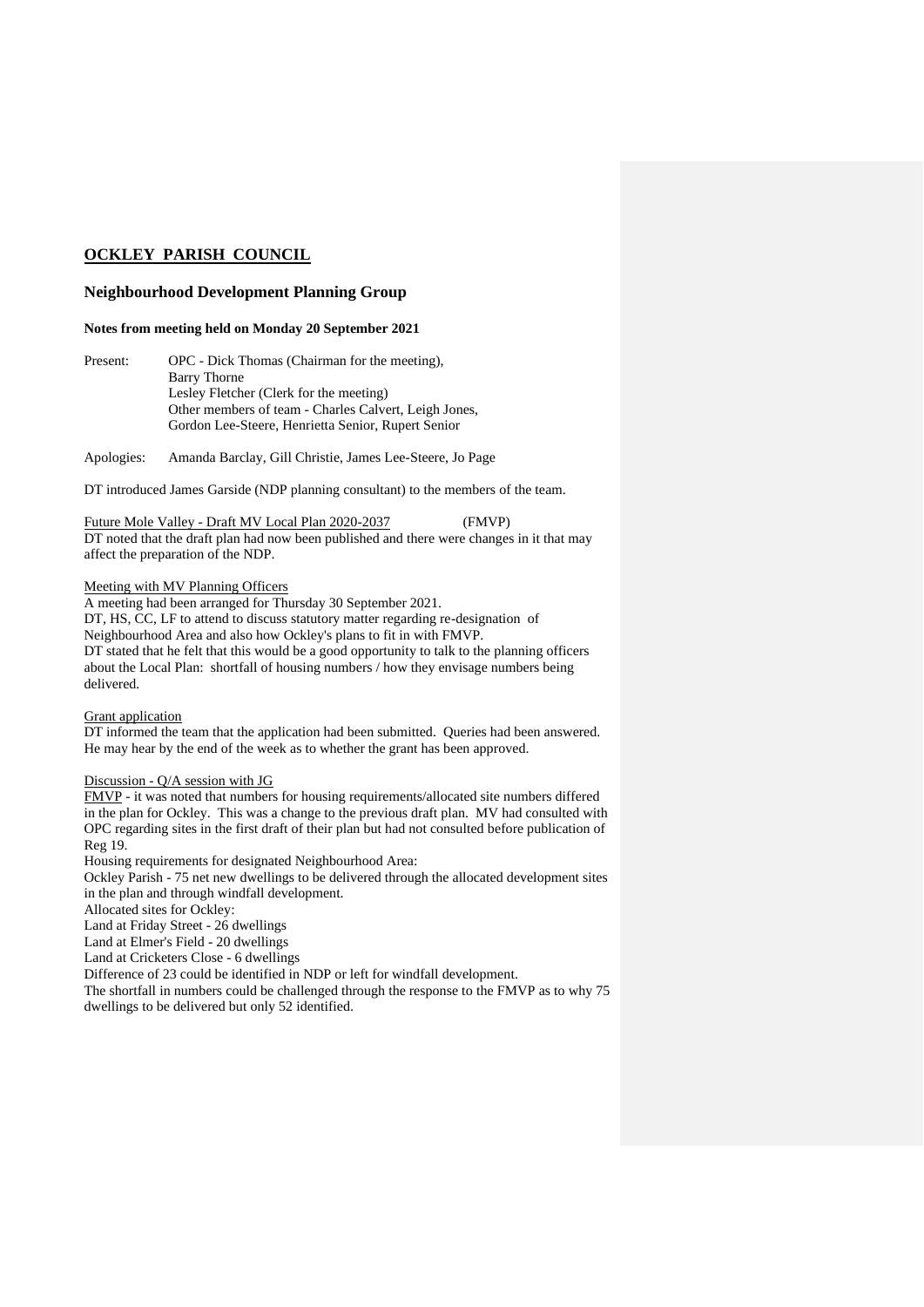Overall MV have cut back on the numbers of houses to be built in the district so there was a risk that the Government Inspector could reject the plan; however to get to the stage of publication of the draft plan MV would be fairly confident that it would be accepted. If the Inspector accepts the allocated sites then the Ockley NDP team would have to accept them. Also the number of dwellings could not be changed, but details can be influenced.

JG stated that to allocate additional sites in the Ockley NDP would mean that the team would have to take into account the additional time/effort and cost needed to produce the plan. Landowners in the parish would have to be contacted in a 'call for sites'. It was noted that in the FMVP 27 sites had been identified but only three chosen. Additional houses could perhaps be built on the rejected sites. DT pointed out that the village envelope had been expanded by 70% in the FMVP. Previously a site at the village hall had been approved for 100% affordable housing - perhaps this site could be re-considered.

#### Value of NDP for Ockley

Concerns raised as to value of producing a NDP - having to comply with the FMVP. Noted that Ockley NDP would build on the MV Local Plan. If people were happy with the FMVP then there was no need to do a NDP. However, a NDP was more than finding sites for housing. The non-strategic parts of plans meant that Ockley could have additional sections for transport, parking etc. Policies can be put in place regarding type of houses, density. Policies for a village go beyond details shown in the Local Plan. Details in policies can mean challenges for developers. A section in the NDP for these additional subjects need only be short.

Queries raised regarding a local village plan going to review after plan challenged. Costs were being covered by the Local Authority. If a NDP was adopted then the Local Authority adopted it.

### Housing land supply

MV has to demonstrate a 5 year housing land supply, if unable to do so then MV becomes more vulnerable. If site allocations made in a NDP then within 2 years of adoption of the plan the village would have a strong defence to rebut any development. The additional 23 dwellings need to be allocated in the NDP or; an objection could be made to the number of 75.

If Ockley decided to allocate sites then a Strategic Environment Assessment would also have to be done. The assessment is a technical document which developers can challenge so it has to be done properly. This is an additional expectation with added costs but additional funding is available. Concerns raised regarding 'floating 23' but noted that allocation of sites brings additional work / costs for the Team.

#### Framework for NDP

JG stated that a framework was available on the Government website (Locality). This shows a 'roadmap' with steps that need to be taken to get through the defined process. It was also useful to refer to other NDPs. There is the original plan for Ockley that will be used as a basis for the 'new' plan. MV had taken account of this first draft. Parishioners to be encouraged to attend consultation events and complete survey but there was no specification

for numbers required to register interest.

DT had circulated suggested format for Ockley NDP.